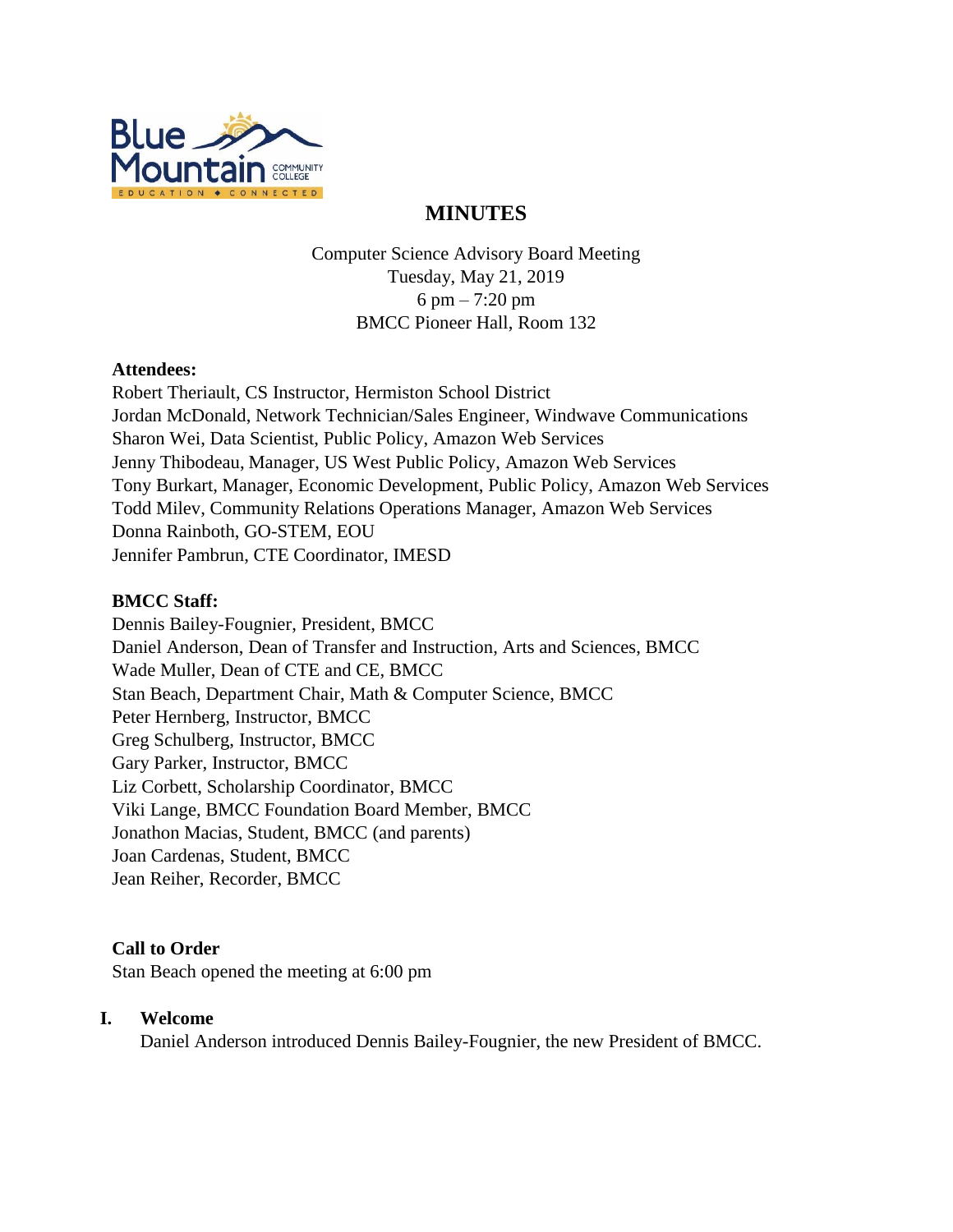Dennis thanked the attendees and asked them to be honest in their advice. (Unfortunately, he had to leave to attend another meeting.)

Daniel Anderson also thanked the attendees and reiterated the need for their advice because it helps our faculty teach better and connects our students to resources in the community. Our faculty is excellent; they prepare students for diverse careers from teaching elementary education to succeeding in rigorous engineering graduate programs. They care deeply about the students and improving their outcomes. They are innovative in teaching methods and are always striving to improve.

Stan said that the agenda has changed since it was emailed out, so topics will be in a little different order.

Gary Parker introduced himself and said that he teaches Math and Computer courses on Quantitative Literacy such as Statistics, Math for Elementary School Teachers, Intro. to Programming, and hosts Hour-of-Code events with ~75 elementary school students and some parents. (Unfortunately, Gary had to leave to go teach a class.)

## **II. Buffet Dinner**

## **III. Introductions**

Stan asked advisory board members to introduce themselves.

Viki Lange: Thanked Amazon and other donors for the scholarships which have changed students' lives.

Liz Corbett: Very positive experience working with Amazon and other donors. Thanks for the hard work to get things done.

Jennifer Pambrun: Facilitates Computer Science courses in area high schools that lead to a CS credential from BMCC.

Donna Rainboth: Helps build pathways for students from high schools to college

Todd Milev: Builds partnerships in the communities in which they work

Tony Burkart: Builds partnerships in the communities in which they work

Jenny Thibodeau: Amazon is always hiring, so the "pipeline" of preparing students for the workforce is very beneficial.

Sharon Wei: Conducts economic impact studies on the partnership between Amazon and BMCC.

Jonathon Macias:

Joan Cardenas:

Jordan McDonald:

- Robert Theriault:
- Greg Schulberg:
- Wade Muller:

Daniel Anderson:

Jean Reiher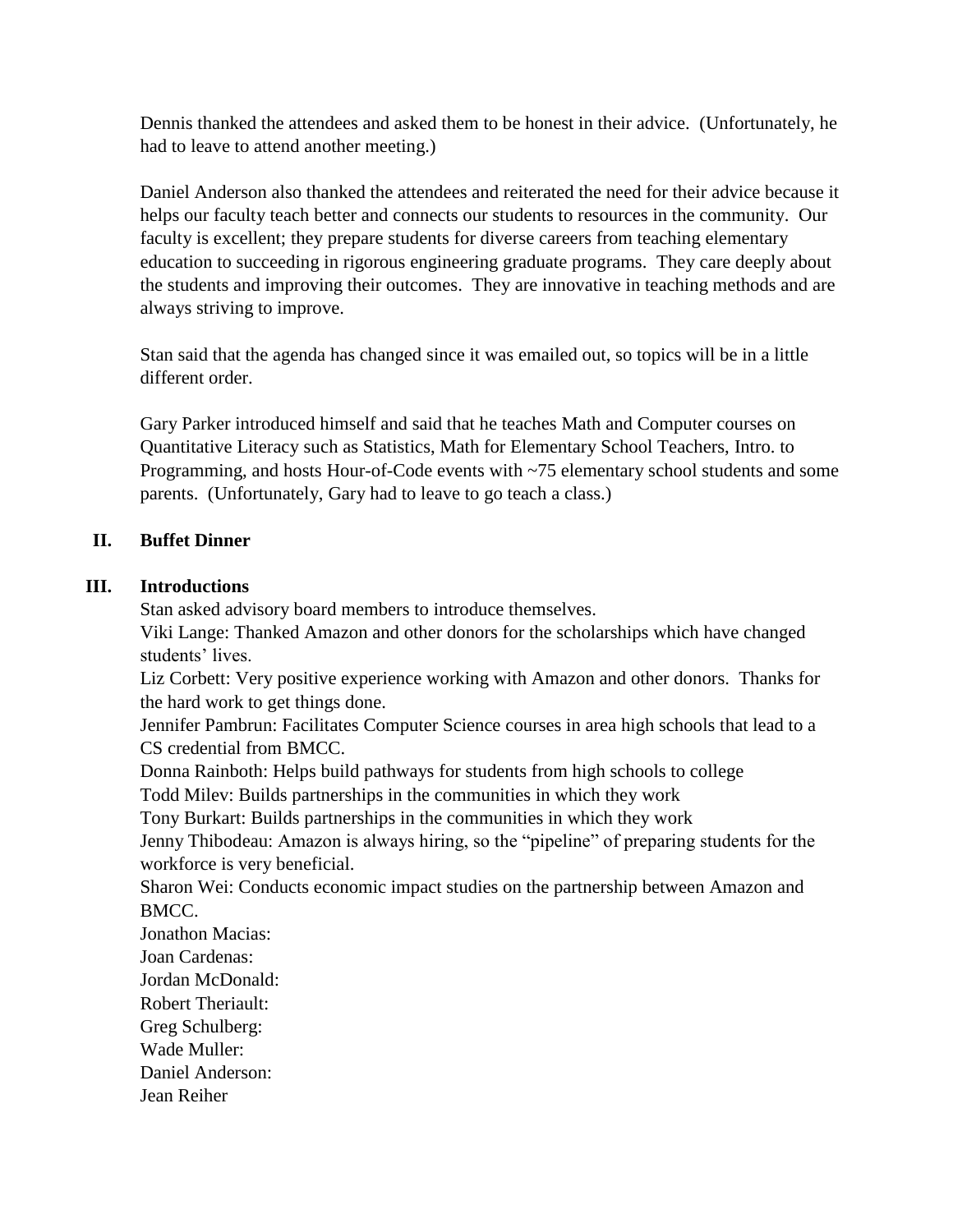Pete Hernberg:

Stan Beach: Thanked everyone for coming. Asked Daniel to discuss all the new administrative changes at BMCC.

## **IV. BMCC News**

Daniel talked about the new leadership at BMCC – Dennis; John Fields, the new VP of Instruction; and three new deans including Wade and himself. Also, Tammy Krawczyk, new Dean of Instruction: Corrections and College Prep. They are all open to new ideas, so please let us know what you need.

Jennifer Pambrun said she was at the Western Governors Pathway conference in Portland last week where Gov. Kate Brown in her keynote speech mentioned BMCC and the data sciences partnership with Amazon as an example of good things happening in Oregon in the Pathways program.

Stan congratulated Pete on being approved for a sabbatical in spring 2020 to work at a data center to get hands-on experience which will help us improve our data center technician program. Pete is excited and nervous about applying at Amazon and other data centers in the region.

## **V. AWS Scholarship**

Pete thanked Todd, Cornelia, and others at Amazon Web Services (AWS) for providing scholarships for 29 students, totaling \$43,000. This funding is very important to community college students, many of whom face financial challenges every day. BMCC is grateful for the generosity of AWS.

Pete introduced two BMCC alumni who received scholarships.

- Jonathan Macias said that the scholarship money helped him get through school. He was a full-time student, who had to work to pay off his student loans. It's hard to work and go to school full-time. With the scholarship, he had money to pay his bills and his student loans so he didn't have to work which would have taken time away from his studies. He said that receiving the scholarship made him work harder to earn the necessary certifications and to be worthy of the honor. He announced that he was recently hired at Tech Systems and at Amazon! He expressed thanks to BMCC, AWS, the scholarship committee, and Pete for all the help you've given him and the other students. His proud parents came along with him to the meeting so they could hear him speak. His mother also thanked BMCC and AWS. She said this program allows students to get a good job locally with just a 2-year degree.
- Joan Cardenas said that the scholarship money gave him breathing room. He said his father works full-time, his mother is a homemaker, and he himself works part-time. The family appreciated the funds and allowed him to stop worrying about paying the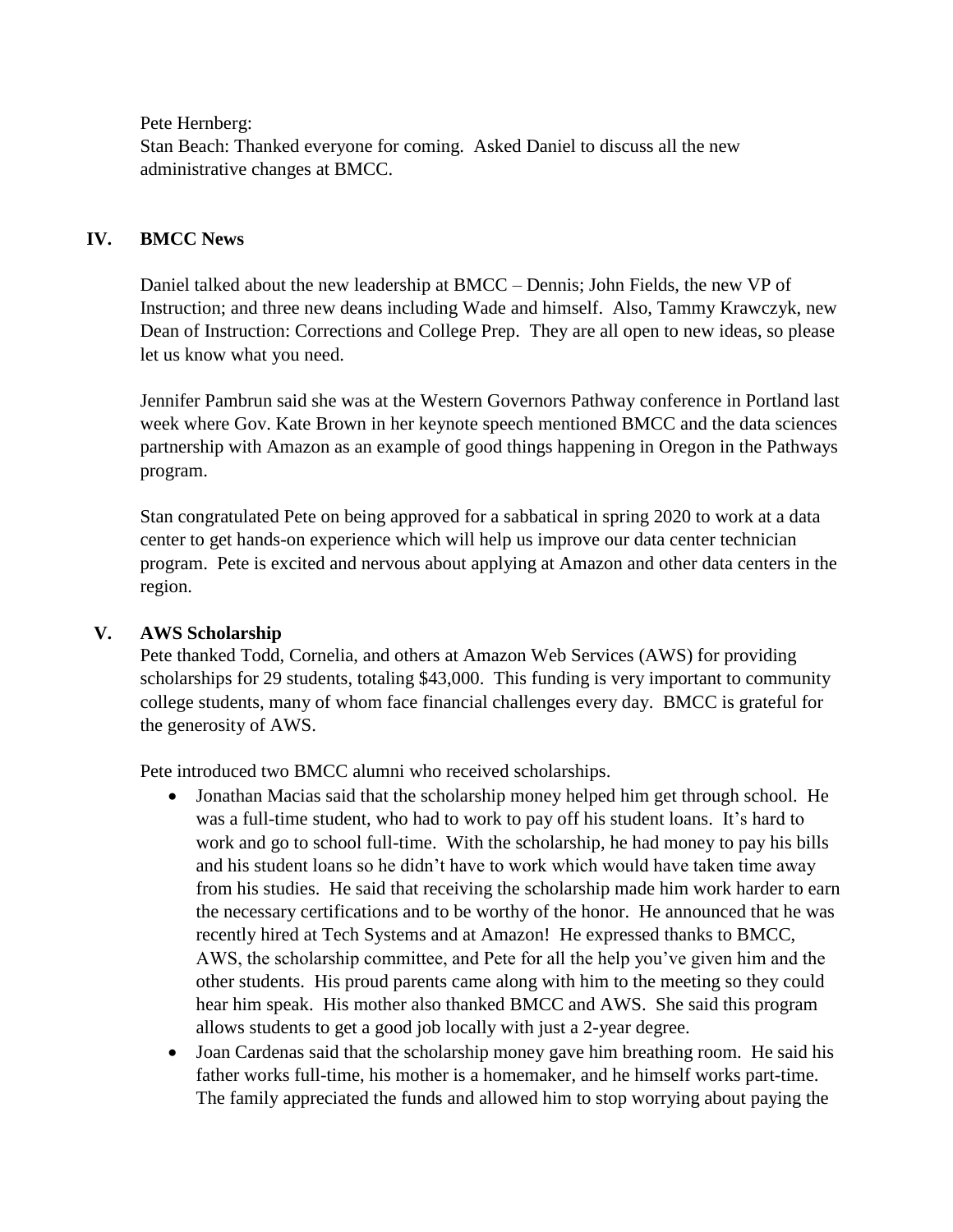bills. Joan said the scholarship increased his motivation and helped him study harder. He expressed his appreciation for the scholarship and thanked Pete for running the program.

Pete and Liz provided a handout and explained that the first round of scholarships (Summer 2018) through the BMCC Foundation Scholarship Committee were awarded based only on need. Liz said that the scholarship targeted needs which were so well identified. All 13 students who applied received funding which totaled \$27,000. In Fall 2018, eight students received a total of \$8,000 (based on merit). Another eight students received \$8,000 in Winter 2019 (based on merit).

Pete explained that the Data Center Technician Program targets industry "certifications" at the entry level (such as Contia,  $A +$ , Network +, Server +, and Linux +) so as students earned the certifications, they were awarded a scholarship in a later term.

Jennifer asked how many total students were in the program in the fall and winter terms. Pete said there were 20 in the summer, 14 students in the fall, and 12 in the winter term. The decrease may be due to the change from need-based funding to merit-based funding. The class schedule also changed which made it difficult for some students who were already employed. (They are not going to do that schedule this year.) Also, when the economy is good, students may choose to work instead of going to school to earn good money now and not think about the future.

Tony asked if the students who received scholarships stay in the area after they leave the program. Pete keeps track of the students and said that all the students have remained in the local area. Tony responded that that is highly beneficial for community workforce development and helps grow the local economy. Pete said that students are very focused on getting a job locally, and that having good-paying technology jobs available here is one reason that students are drawn to this program.

Others agreed that people raised in rural areas often prefer to remain in a rural area, and they are supportive of the community college offering programs to train people for local employment. People in a community working together over long periods increases the knowledge base of all and increases the continuity of the workforce.

Jennifer asked about tracking the students after they graduate. Pete said that he keeps in touch with the students to find out what they are doing. He has a spreadsheet! Jonathan added that he had offers to work in Seattle and in Portland, but found it difficult to quickly move someplace new without assistance (financial and otherwise). He wondered if anything can be done to help students with that in the future. Liz suggested that BMCC have a Career Center that would help with things like that.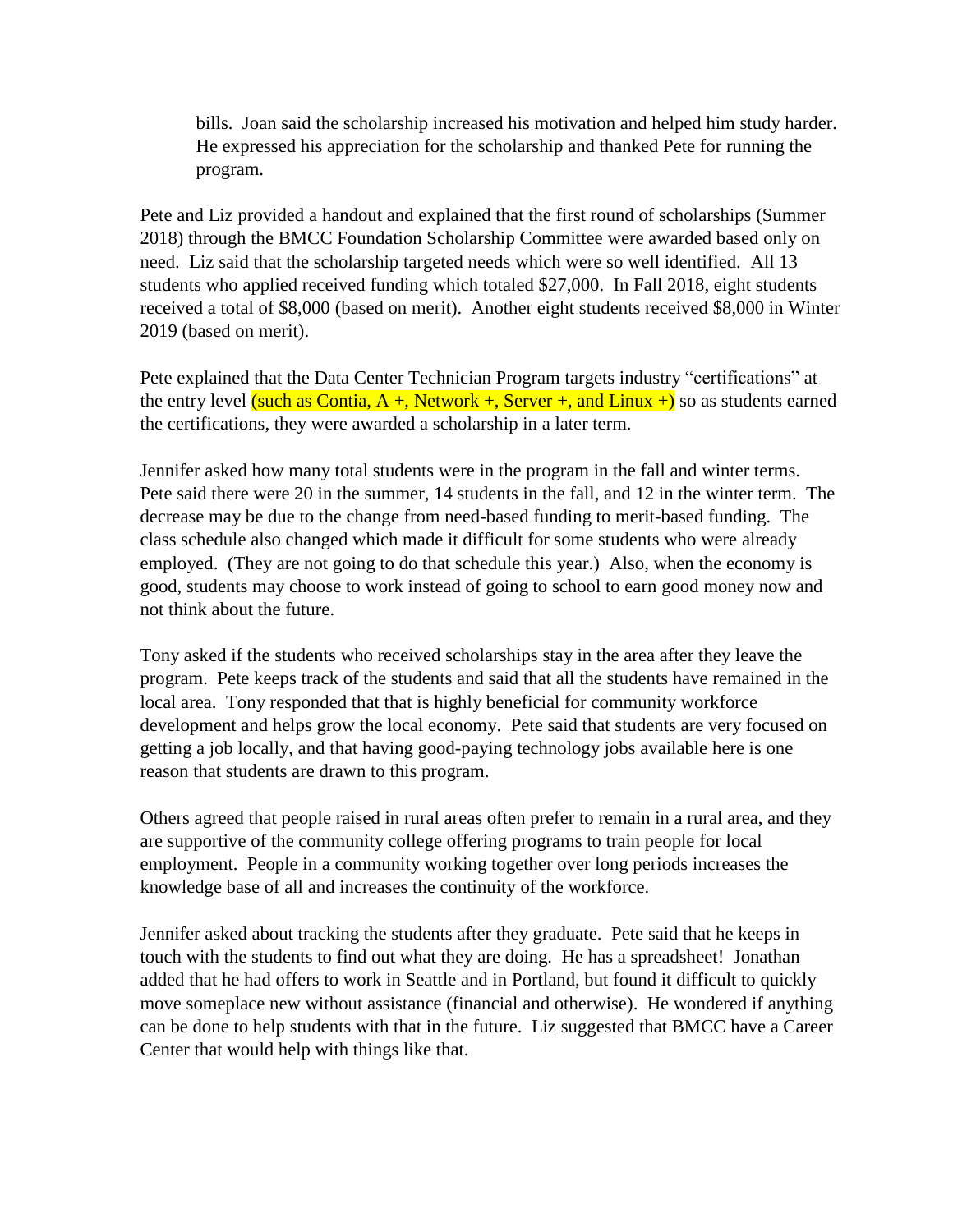Pete closed with another thank you to the scholarship committee for providing these opportunities for the students.

## **VI. Data Center Technician Program Update**

Pete received 40 applications for the Data Center Technician Program in April, and selected 20 students in May 2019. He held an orientation last night (May 20) for the new students for the classes that will start in Boardman on June 24, 2019.

Pete summarized the background/experience of the incoming students. He will compile and share the demographic data. Many of the students have some college credits and are already working. He mentioned that  $\frac{1}{4}$  to 1/3 of them are just out of high school. He capped the class size at 20 since he is the only instructor for now, but it's also wise to keep the class small so they don't flood the market with graduates (who tend to stay local).

## **VII. Computer Science at BMCC: Fall Schedule, New Faces, Growth**

Stan said that the AAOTCS transfer degree program does not have many students in it because the Mathematics requirement (Calculus) is tough for some students.

Stan said there is also a Certificate of Completion for a course in Software Development.

Stan showed information about the new CS cluster of classes for Fall 2019 which was presented to and approved by the Advisory Board last fall and also received support from the Administration. Each class is 4 credits, and they are all taught online. The courses are:

- CS125i: Digital Imaging: Photoshop skills
- CS125m: 3D Modeling and Animation, Rendering, and Video Editing
- CS195: Web Development I: HTML, CSS, and JavaScript

These classes were taught several years ago and had 17-40 students each. Students can take any or all of these classes in any order. Courses like this may eventually lead to a Certificate of Completion in Web Design (these 3 courses plus a 2-credit CWE) or an AAS degree.

Jen added that high school teachers can promote these courses and show students that they are useful in career fields such as Design, Advertising, and Marketing so there is a workforce need for these classes

## **VIII.** . **Closing Comments**

Stan announced that Robert Theriault, the CS Instructor in the Hermiston School District has just been hired as a new BMCC CS Instructor in Hermiston. He also introduced Jean Reiher, the new Academic Department Specialist.